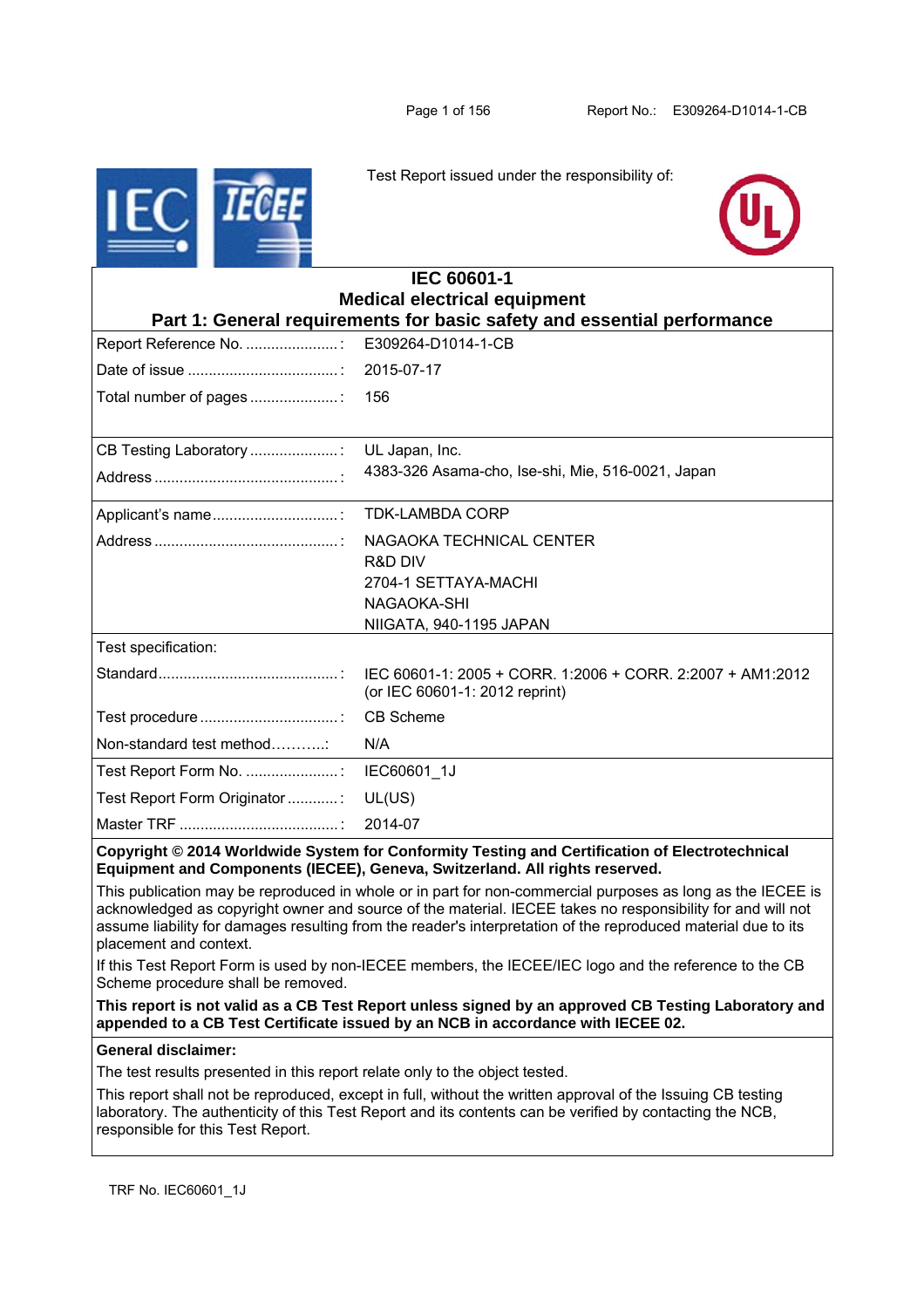| Test item description:                                                      |                                  | <b>Medical Power Supply</b>                                                     |                                  |
|-----------------------------------------------------------------------------|----------------------------------|---------------------------------------------------------------------------------|----------------------------------|
| Trade Mark:                                                                 | Refer to Marking Label enclosure |                                                                                 |                                  |
| Manufacturer:                                                               | <b>TDK-LAMBDA CORP</b>           |                                                                                 |                                  |
|                                                                             |                                  | 2704-1 SETTAYA-MACHI                                                            |                                  |
|                                                                             |                                  | NAGAOKA-SHI                                                                     |                                  |
| Model/Type reference:                                                       |                                  | NIIGATA-KEN, 940-1195 JAPAN<br>HWS50-**/ME Series See Enclosure "Miscellaneous" |                                  |
| Ratings:                                                                    |                                  | Input: 100-230 Vac, 50/60Hz, 0.8 A                                              |                                  |
|                                                                             |                                  |                                                                                 |                                  |
|                                                                             |                                  | Outputs: See Enclosure "Miscellaneous"                                          |                                  |
|                                                                             |                                  |                                                                                 |                                  |
| Testing procedure and testing location:                                     |                                  |                                                                                 |                                  |
| [X]<br><b>CB Testing Laboratory:</b>                                        |                                  |                                                                                 |                                  |
| Testing location/ address:                                                  |                                  | UL Japan, Inc.                                                                  |                                  |
|                                                                             |                                  | 4383-326 Asama-cho, Ise-shi, Mie, 516-0021, Japan                               |                                  |
| Associated CB Testing Laboratory:<br>$\begin{array}{c} \square \end{array}$ |                                  |                                                                                 |                                  |
| Testing location/ address:                                                  |                                  |                                                                                 |                                  |
| Tested by (name + signature):                                               |                                  | Toshinori Mori                                                                  |                                  |
|                                                                             |                                  |                                                                                 |                                  |
| Approved by (name + signature):                                             |                                  | Tsutomu Abe                                                                     |                                  |
|                                                                             |                                  |                                                                                 | $\frac{1}{\sqrt{1-\frac{1}{2}}}$ |
| Testing procedure: TMP/CTF Stage 1:<br>$\lceil$                             |                                  |                                                                                 |                                  |
| Testing location/ address:                                                  |                                  |                                                                                 |                                  |
| Tested by (name + signature):                                               |                                  |                                                                                 |                                  |
| Approved by (name + signature):                                             |                                  |                                                                                 |                                  |
|                                                                             |                                  |                                                                                 |                                  |
| Testing procedure: WMT/CTF Stage 2:<br>$\mathfrak{g}$                       |                                  |                                                                                 |                                  |
| Testing location/ address:                                                  |                                  |                                                                                 |                                  |
| Tested by (name + signature):                                               |                                  |                                                                                 |                                  |
| Witnessed by (name + signature):                                            |                                  |                                                                                 |                                  |
| Approved by (name + signature):                                             |                                  |                                                                                 |                                  |
| Testing procedure: SMT/CTF Stage 3<br>IJ<br>or $4$ :                        |                                  |                                                                                 |                                  |
| Testing location/ address:                                                  |                                  |                                                                                 |                                  |
| Tested by (name + signature):                                               |                                  |                                                                                 |                                  |
| Witnessed by (name + signature):                                            |                                  |                                                                                 |                                  |
| Approved by (name + signature):                                             |                                  |                                                                                 |                                  |

TRF No. IEC60601\_1J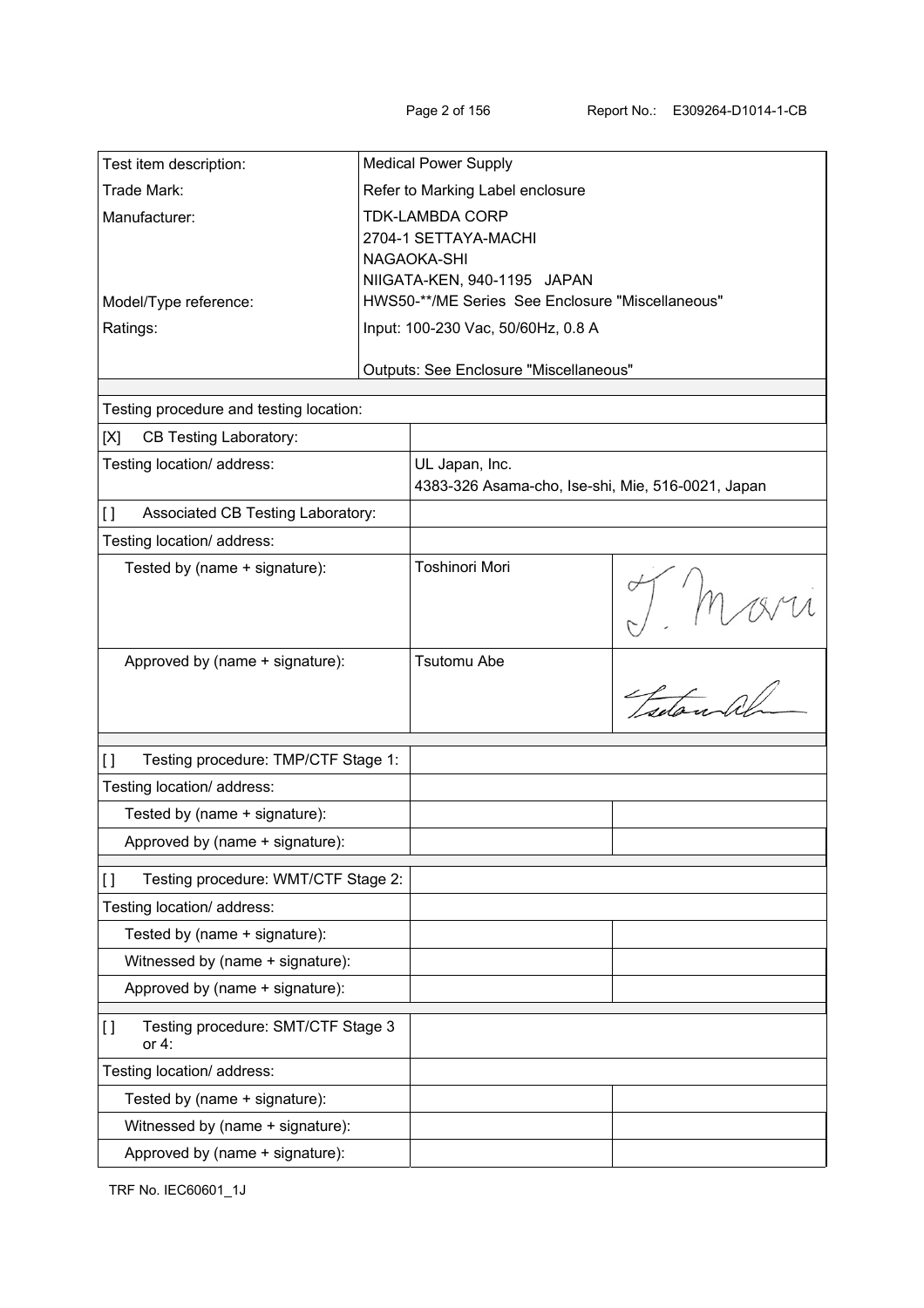| Supervised by (name + signature): |  |
|-----------------------------------|--|
|                                   |  |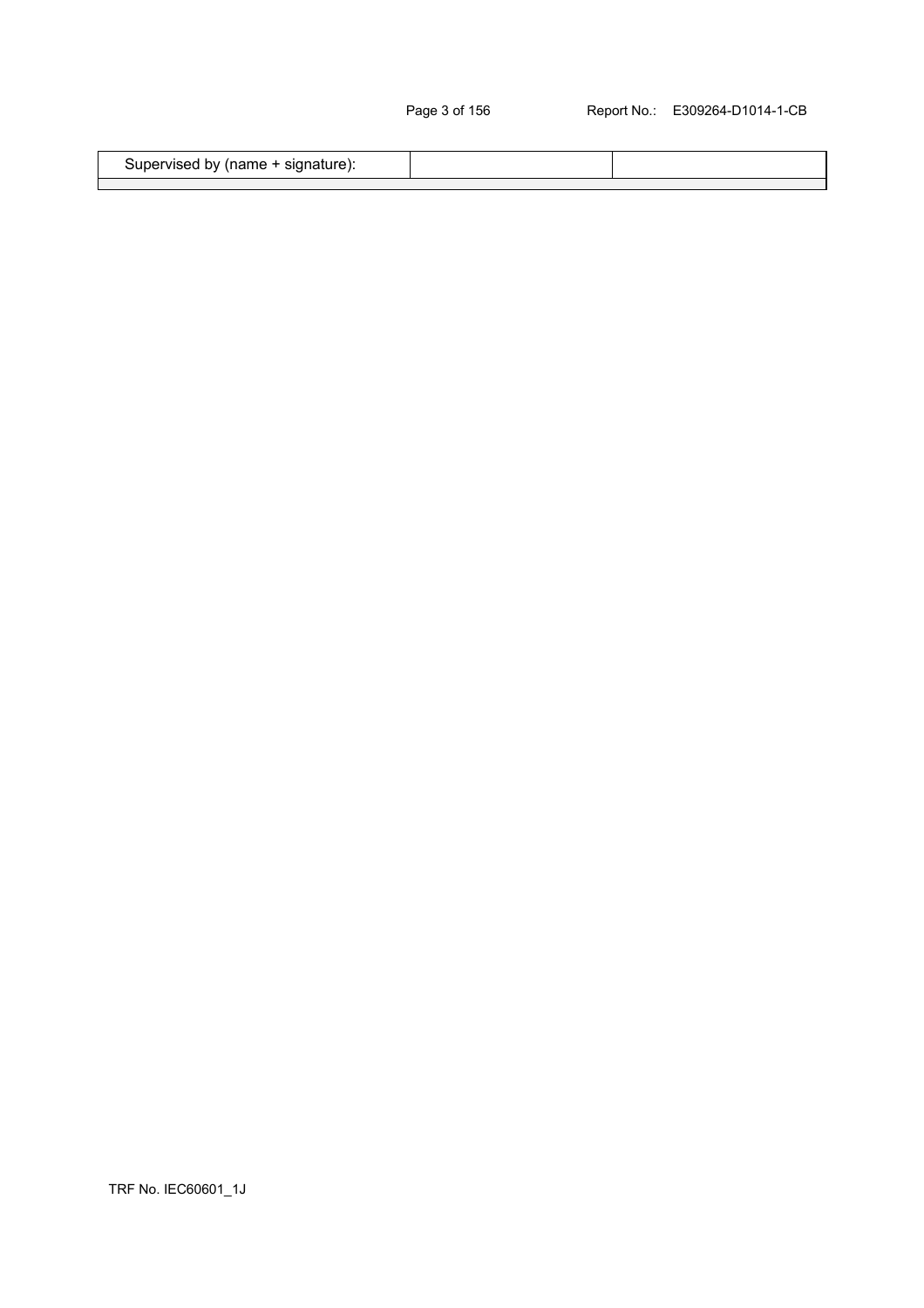| List of Attachments (including a total number of pages in each attachment):                              |                   |  |  |  |
|----------------------------------------------------------------------------------------------------------|-------------------|--|--|--|
| Refer to Appendix A of this report. All attachments are included within this report.                     |                   |  |  |  |
| <b>Summary of testing</b>                                                                                |                   |  |  |  |
| Tests performed (name of test and test clause):                                                          | Testing location: |  |  |  |
| Refer to the Test List in Appendix B of this report if testing was performed as part of this evaluation. |                   |  |  |  |
| Summary of compliance with National Differences                                                          |                   |  |  |  |
| List of countries addressed: Austria, USA, Canada, United Kingdom, Sweden                                |                   |  |  |  |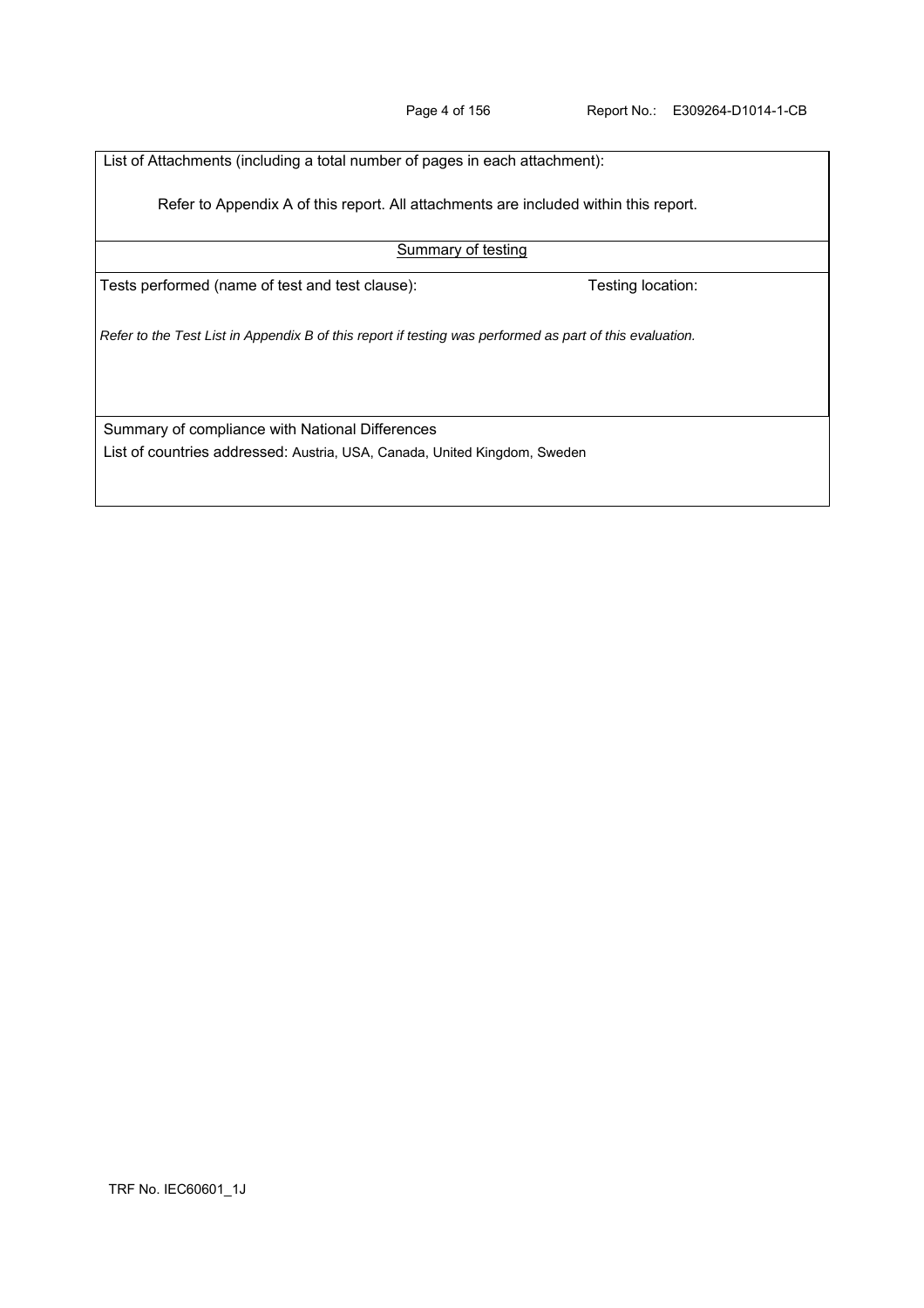#### Copy of marking plate

The artwork below may be only a draft. The use of certification marks on a product must be authorized by the respective NCBs that own these marks.

*Refer to the enclosure(s) titled Marking Plate in the Enclosures section in Appendix A of this report for a copy.*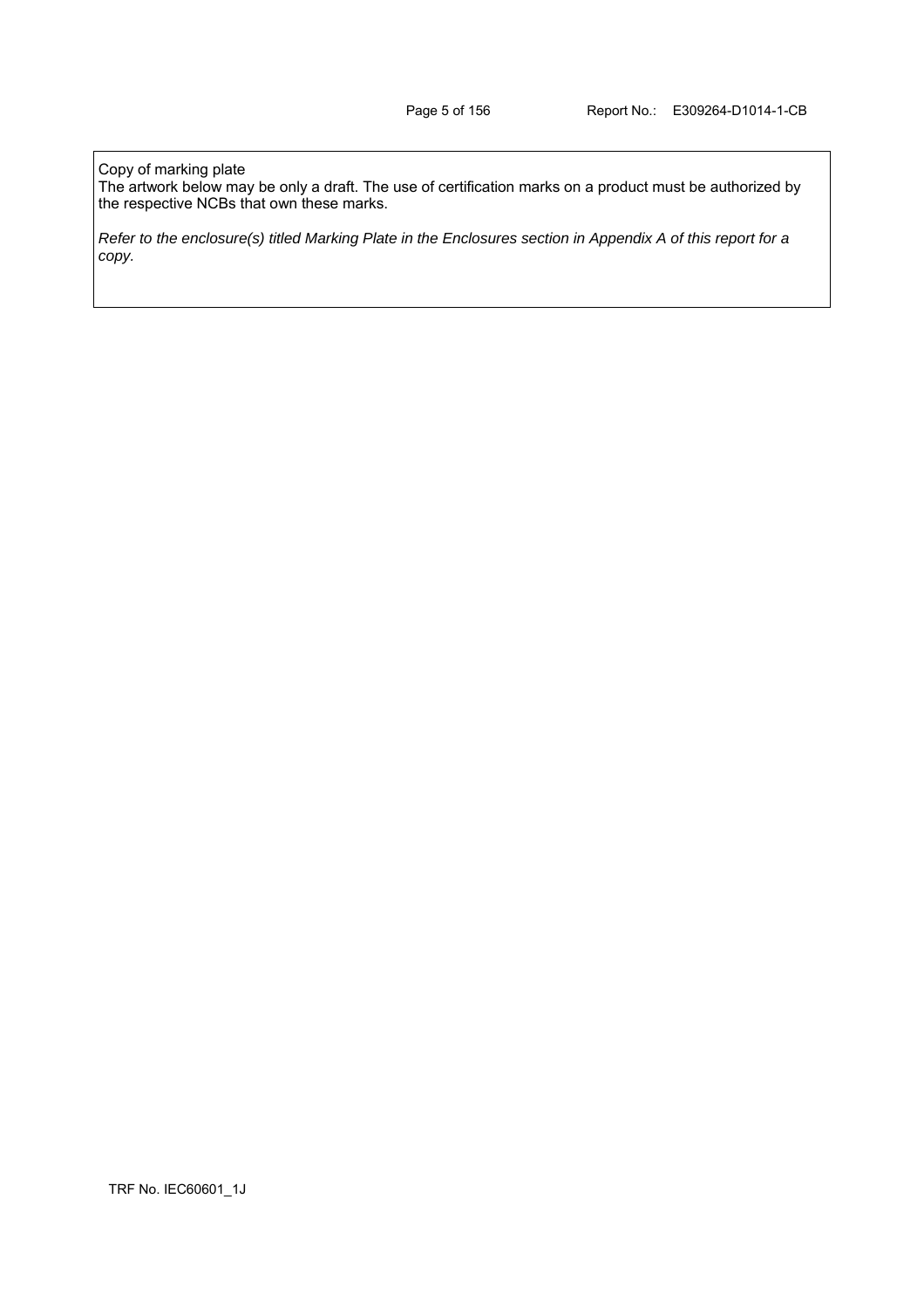| Test item particulars:<br>Classification of Installation and Use:<br>Built-in<br>Device Type:<br>Component<br>Intended Use Statement:<br>To supply regulated power, no patient<br>connection<br>Continuous<br>Mode of Operation:<br><b>Supply Connection:</b><br>None<br>Accessories and detachable parts included:<br>None<br>Other Options Include:<br>None<br>Testing<br>2015-05-13<br>2015-06-04 to 2015-06-11<br>Possible test case verdicts:<br>- test case does not apply to the test object<br>N/A<br>Pass (P)<br>- test object was not evaluated for the requirement<br>N/E<br>- test object does not meet the requirement<br>Fail (F)<br>Abbreviations used in the report:<br>- normal condition: N.C.<br>- single fault condition: S.F.C.<br>- means of Operator protection: MOOP<br>- means of Patient protection: MOPP<br>General remarks:<br>"(See Attachment #)" refers to additional information appended to the report.<br>"(See appended table)" refers to a table appended to the report.<br>The tests results presented in this report relate only to the object tested.<br>This report shall not be reproduced except in full without the written approval of the testing laboratory.<br>List of test equipment must be kept on file and available for review.<br>Additional test data and/or information provided in the attachments to this report.<br>Throughout this report a point is used as the decimal separator.<br>Manufacturer's Declaration per sub-clause 4.2.5 of IECEE 02:2012 | <b>GENERAL INFORMATION</b>                                        |  |  |  |
|--------------------------------------------------------------------------------------------------------------------------------------------------------------------------------------------------------------------------------------------------------------------------------------------------------------------------------------------------------------------------------------------------------------------------------------------------------------------------------------------------------------------------------------------------------------------------------------------------------------------------------------------------------------------------------------------------------------------------------------------------------------------------------------------------------------------------------------------------------------------------------------------------------------------------------------------------------------------------------------------------------------------------------------------------------------------------------------------------------------------------------------------------------------------------------------------------------------------------------------------------------------------------------------------------------------------------------------------------------------------------------------------------------------------------------------------------------------------------------------------------------------------|-------------------------------------------------------------------|--|--|--|
|                                                                                                                                                                                                                                                                                                                                                                                                                                                                                                                                                                                                                                                                                                                                                                                                                                                                                                                                                                                                                                                                                                                                                                                                                                                                                                                                                                                                                                                                                                                    |                                                                   |  |  |  |
|                                                                                                                                                                                                                                                                                                                                                                                                                                                                                                                                                                                                                                                                                                                                                                                                                                                                                                                                                                                                                                                                                                                                                                                                                                                                                                                                                                                                                                                                                                                    |                                                                   |  |  |  |
|                                                                                                                                                                                                                                                                                                                                                                                                                                                                                                                                                                                                                                                                                                                                                                                                                                                                                                                                                                                                                                                                                                                                                                                                                                                                                                                                                                                                                                                                                                                    |                                                                   |  |  |  |
|                                                                                                                                                                                                                                                                                                                                                                                                                                                                                                                                                                                                                                                                                                                                                                                                                                                                                                                                                                                                                                                                                                                                                                                                                                                                                                                                                                                                                                                                                                                    |                                                                   |  |  |  |
|                                                                                                                                                                                                                                                                                                                                                                                                                                                                                                                                                                                                                                                                                                                                                                                                                                                                                                                                                                                                                                                                                                                                                                                                                                                                                                                                                                                                                                                                                                                    |                                                                   |  |  |  |
|                                                                                                                                                                                                                                                                                                                                                                                                                                                                                                                                                                                                                                                                                                                                                                                                                                                                                                                                                                                                                                                                                                                                                                                                                                                                                                                                                                                                                                                                                                                    |                                                                   |  |  |  |
|                                                                                                                                                                                                                                                                                                                                                                                                                                                                                                                                                                                                                                                                                                                                                                                                                                                                                                                                                                                                                                                                                                                                                                                                                                                                                                                                                                                                                                                                                                                    |                                                                   |  |  |  |
|                                                                                                                                                                                                                                                                                                                                                                                                                                                                                                                                                                                                                                                                                                                                                                                                                                                                                                                                                                                                                                                                                                                                                                                                                                                                                                                                                                                                                                                                                                                    |                                                                   |  |  |  |
|                                                                                                                                                                                                                                                                                                                                                                                                                                                                                                                                                                                                                                                                                                                                                                                                                                                                                                                                                                                                                                                                                                                                                                                                                                                                                                                                                                                                                                                                                                                    |                                                                   |  |  |  |
|                                                                                                                                                                                                                                                                                                                                                                                                                                                                                                                                                                                                                                                                                                                                                                                                                                                                                                                                                                                                                                                                                                                                                                                                                                                                                                                                                                                                                                                                                                                    |                                                                   |  |  |  |
|                                                                                                                                                                                                                                                                                                                                                                                                                                                                                                                                                                                                                                                                                                                                                                                                                                                                                                                                                                                                                                                                                                                                                                                                                                                                                                                                                                                                                                                                                                                    |                                                                   |  |  |  |
|                                                                                                                                                                                                                                                                                                                                                                                                                                                                                                                                                                                                                                                                                                                                                                                                                                                                                                                                                                                                                                                                                                                                                                                                                                                                                                                                                                                                                                                                                                                    |                                                                   |  |  |  |
|                                                                                                                                                                                                                                                                                                                                                                                                                                                                                                                                                                                                                                                                                                                                                                                                                                                                                                                                                                                                                                                                                                                                                                                                                                                                                                                                                                                                                                                                                                                    |                                                                   |  |  |  |
|                                                                                                                                                                                                                                                                                                                                                                                                                                                                                                                                                                                                                                                                                                                                                                                                                                                                                                                                                                                                                                                                                                                                                                                                                                                                                                                                                                                                                                                                                                                    |                                                                   |  |  |  |
|                                                                                                                                                                                                                                                                                                                                                                                                                                                                                                                                                                                                                                                                                                                                                                                                                                                                                                                                                                                                                                                                                                                                                                                                                                                                                                                                                                                                                                                                                                                    |                                                                   |  |  |  |
|                                                                                                                                                                                                                                                                                                                                                                                                                                                                                                                                                                                                                                                                                                                                                                                                                                                                                                                                                                                                                                                                                                                                                                                                                                                                                                                                                                                                                                                                                                                    |                                                                   |  |  |  |
|                                                                                                                                                                                                                                                                                                                                                                                                                                                                                                                                                                                                                                                                                                                                                                                                                                                                                                                                                                                                                                                                                                                                                                                                                                                                                                                                                                                                                                                                                                                    |                                                                   |  |  |  |
|                                                                                                                                                                                                                                                                                                                                                                                                                                                                                                                                                                                                                                                                                                                                                                                                                                                                                                                                                                                                                                                                                                                                                                                                                                                                                                                                                                                                                                                                                                                    |                                                                   |  |  |  |
|                                                                                                                                                                                                                                                                                                                                                                                                                                                                                                                                                                                                                                                                                                                                                                                                                                                                                                                                                                                                                                                                                                                                                                                                                                                                                                                                                                                                                                                                                                                    |                                                                   |  |  |  |
|                                                                                                                                                                                                                                                                                                                                                                                                                                                                                                                                                                                                                                                                                                                                                                                                                                                                                                                                                                                                                                                                                                                                                                                                                                                                                                                                                                                                                                                                                                                    |                                                                   |  |  |  |
|                                                                                                                                                                                                                                                                                                                                                                                                                                                                                                                                                                                                                                                                                                                                                                                                                                                                                                                                                                                                                                                                                                                                                                                                                                                                                                                                                                                                                                                                                                                    |                                                                   |  |  |  |
| than one factory location and a declaration from the<br>Yes<br>Manufacturer stating that the sample(s) submitted for evaluation<br>is (are) representative of the products from each factory has                                                                                                                                                                                                                                                                                                                                                                                                                                                                                                                                                                                                                                                                                                                                                                                                                                                                                                                                                                                                                                                                                                                                                                                                                                                                                                                   | The application for obtaining a CB Test Certificate includes more |  |  |  |
| When differences exist; they shall be identified in the General product information section.                                                                                                                                                                                                                                                                                                                                                                                                                                                                                                                                                                                                                                                                                                                                                                                                                                                                                                                                                                                                                                                                                                                                                                                                                                                                                                                                                                                                                       |                                                                   |  |  |  |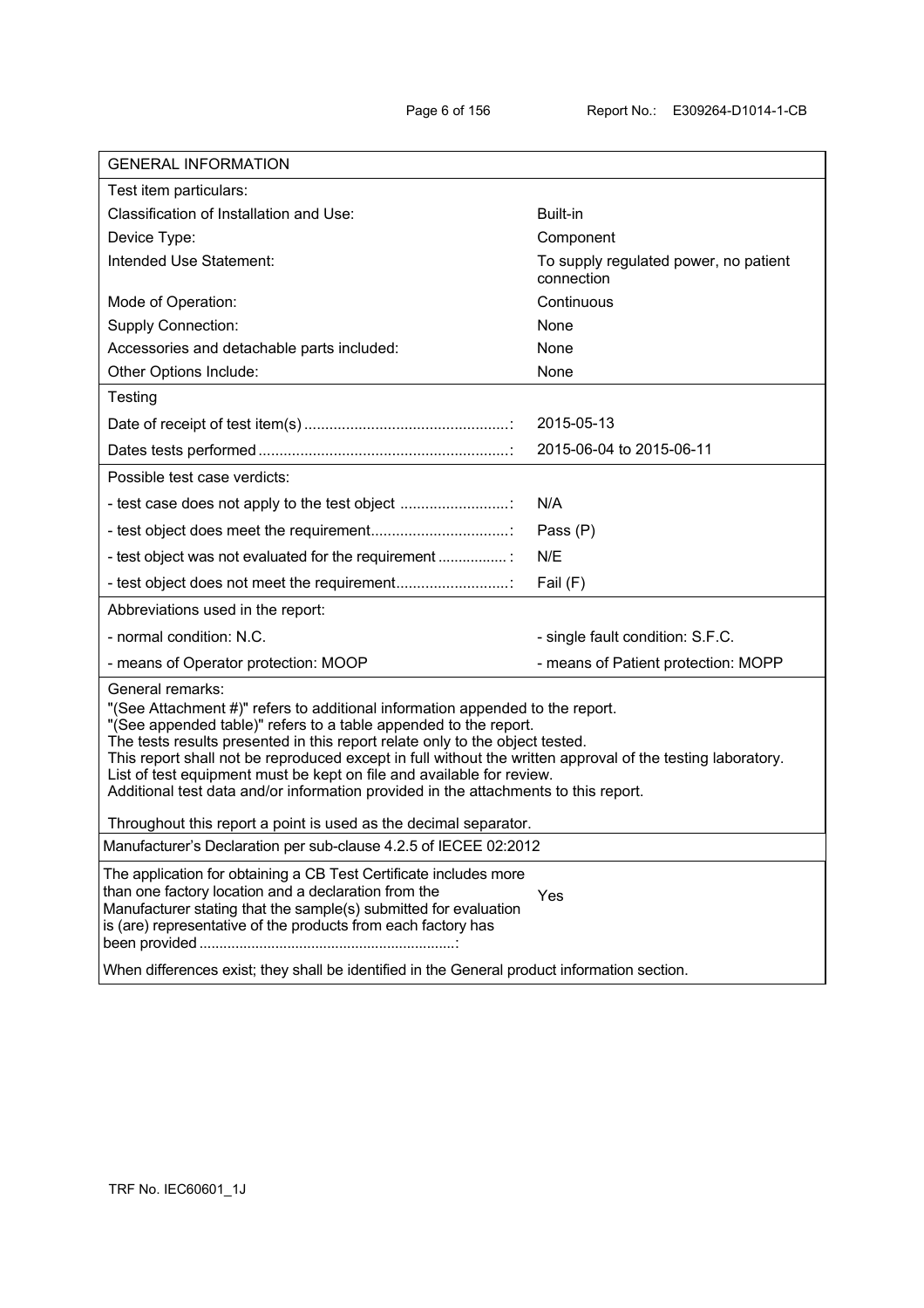|                | 2704-1 SETTAYA-MACHI                                       |
|----------------|------------------------------------------------------------|
|                | NAGAOKA-SHI                                                |
|                | NIIGATA-KEN, 940-1195 JAPAN                                |
|                |                                                            |
|                | WUXI TDK-LAMBDA ELECTRONICS CO LTD                         |
|                | NO <sub>6</sub>                                            |
|                | XING CHUANG ER LU WUXI SINGAPORE<br><b>INDUSTRIAL PARK</b> |
|                | <b>WUXI</b>                                                |
|                | JIANGSU, 214028 P. R. CHINA                                |
|                |                                                            |
|                | TDK-LAMBDA (MALAYSIA) SDN BHD                              |
|                | PLO33 KAWASAN PERINDUSTRIAN SENAI                          |
|                | 81400 SENAI JOHOR MALAYSIA                                 |
|                |                                                            |
|                | TDK-LAMBDA (MALAYSIA) SDN BHD                              |
|                | LOT 2 & 3, BATU 9 3/4                                      |
|                | KAWASAN PERINDUSTRIAN                                      |
|                | <b>BANDAR BARU JAYA GADING</b>                             |
|                | 26070 KUANTAN MALAYSIA                                     |
|                |                                                            |
|                | SENDAN ELECTRONICS MFG CO LTD                              |
|                | 440-GOKA                                                   |
|                | SHOGAWA-MACHI                                              |
|                | <b>TONAMI-SHI</b>                                          |
|                | TOYAMA-KEN 932-0313 JAPAN                                  |
| $\blacksquare$ |                                                            |

### **GENERAL PRODUCT INFORMATION:**

### **Report Summary**

All applicable tests according to the referenced standard(s) have been carried out. Refer to the Report Modifications page for any modifications made to this report.

### **Product Description**

The HWS50-\*\*/ME Series consists of open framed switch-mode power supplies providing 1MOOP between input and chassis and 2MOOP between input and output.

### **Model Differences**

The power supplies are nearly identical in mechanical and electrical design especially with respect to the primary input. The electrical differences mainly occur with regards to the transformer and some secondary components. Detailed list of model differences is included in the Enclosure "Miscellaneous" of this report, while transformer specifications may be found attached to the Enclosure "Diagrams".

### **Additional Information**

The product has been previously evaluated by UL according to CB scheme to IEC 60601-1:2005 + CORR.1: 2006 + CORR.2: 2007, CB Test Report Ref. No. E309264-A52-CB-1 and Correction 1. Tests conducted per mentioned above edition of the standard were reviewed and considered representative of the corresponding tests required by IEC 60601-1: 2005 + CORR. 1:2006 + CORR. 2:2007 + AM1:2012 as follows.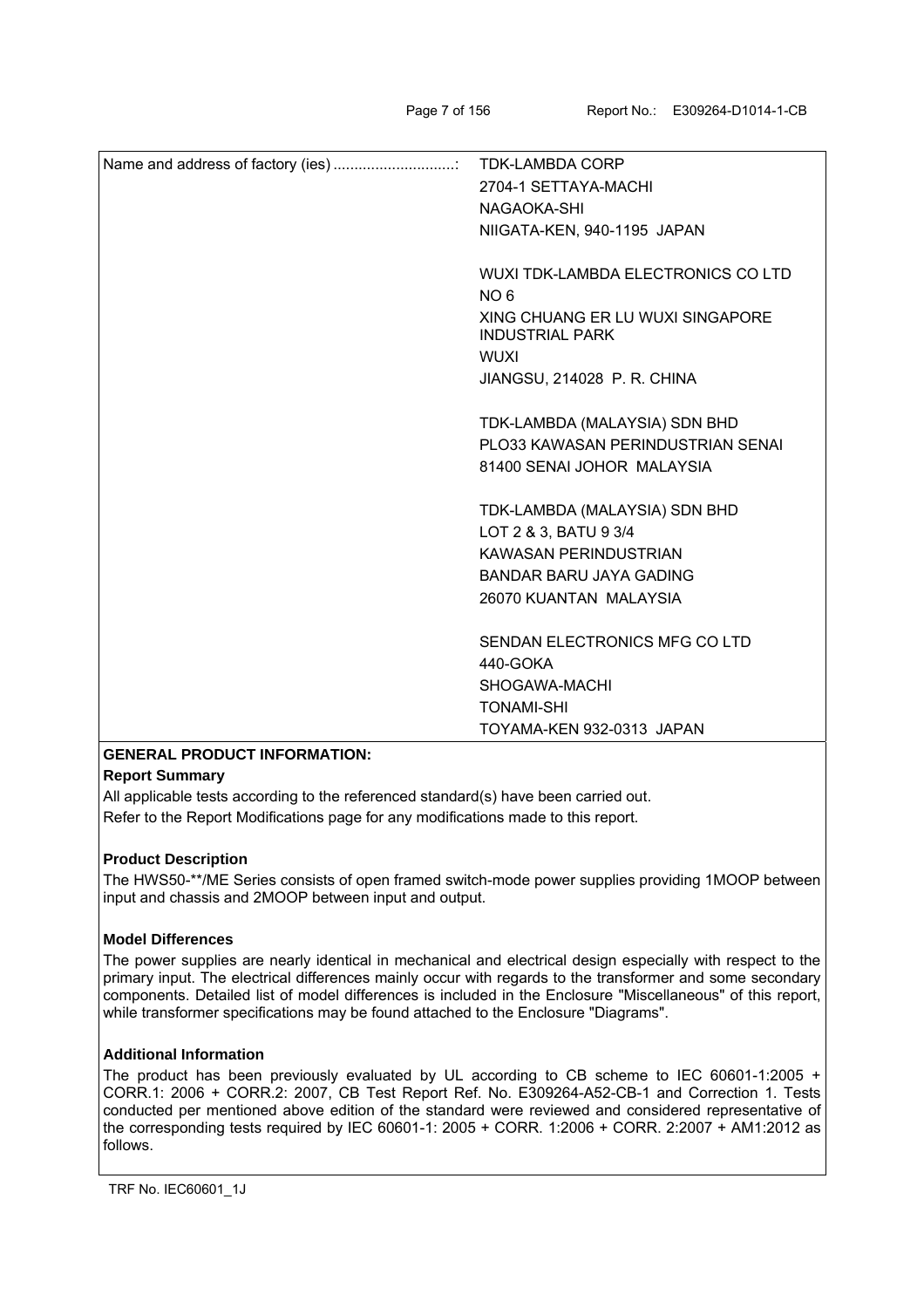## 4.11 Power Input

- 8.5.4 Working Voltage Measurements
- 8.6.4a Impedance and Current Carrying Capability

8.8.4.1 Ball Pressure

- 11 Temperature
- 13 Abnormal Operation Testing
- 15.5.1.3 Transformer Overload

Additional tests were conducted for verification, and to fill a gap between 3rd edition without Amendment 1 and 3rd edition with Amendment 1.

CB Test certificates for components are included in Licenses Enclosure. In accordance with the current rules of CB Scheme, CB Test certificate is effective for 3 years. Recognizing NCB may challenge the CBTC when certificates are more than 3 years.

When submitting this Test Report to other Certification Body, the manufacturer is responsible for providing any additional information that the Body may need in order to issue its Mark, including testing for compliance with the applicable collateral standards.

### **Technical Considerations**

The product was investigated to the following additional standards:

EN 60601-1:2006/A1:2013, ANSI/AAMI ES60601-1:2005/(R)2012, CSA CAN/CSA-C22.2 NO. 60601-1:14, BS EN 60601:2006 A1, SS-EN 60601- 1:2006+A11:2011+A1:2013+AC1:2014+A12:2014 Additional: N/A

- The following additional investigations were conducted: N/A
- The product was not investigated to the following standards or clauses: Biocompatibility (ISO 10993-1), Clause 14, Programmable Electronic Systems, Electromagnetic Compatibility (IEC 60601-1-2), Risk Management
- The following accessories were investigated for use with the product: N/A
- No Other Considerations.

# **Engineering Conditions of Acceptability**

When installed in an end-product, consideration must be given to the following:

Considerations to the applied parts requirement, to be conducted as end-product.

Consideration should be given to measuring the temperature on power electronic components and transformer windings when the power supply is installed in the end-use equipment. The end-use product shall ensure that the power supply is used within its ratings.

The output circuits have not been evaluated for direct patient connection (Type B, BF or CF)

The input/output terminals are not acceptable for field connections, they are only intended for factory wiring inside the end-use product.

The component shall be installed in compliance with the enclosure, mounting, marking, spacing, and separation requirements of the end use application.

Power supply provides the following MOOP (means of operator protection): 2MOOP based upon a working voltage 330 Vrms, 650 Vpk between Primary to Secondary, 1MOOP based upon a working voltage 330 Vrms, 650 Vpk between Primary and Earth

Temperature, Leakage Current, Protective Earthing, Dielectric Voltage Withstand, and Interruption of the

TRF No. IEC60601\_1J